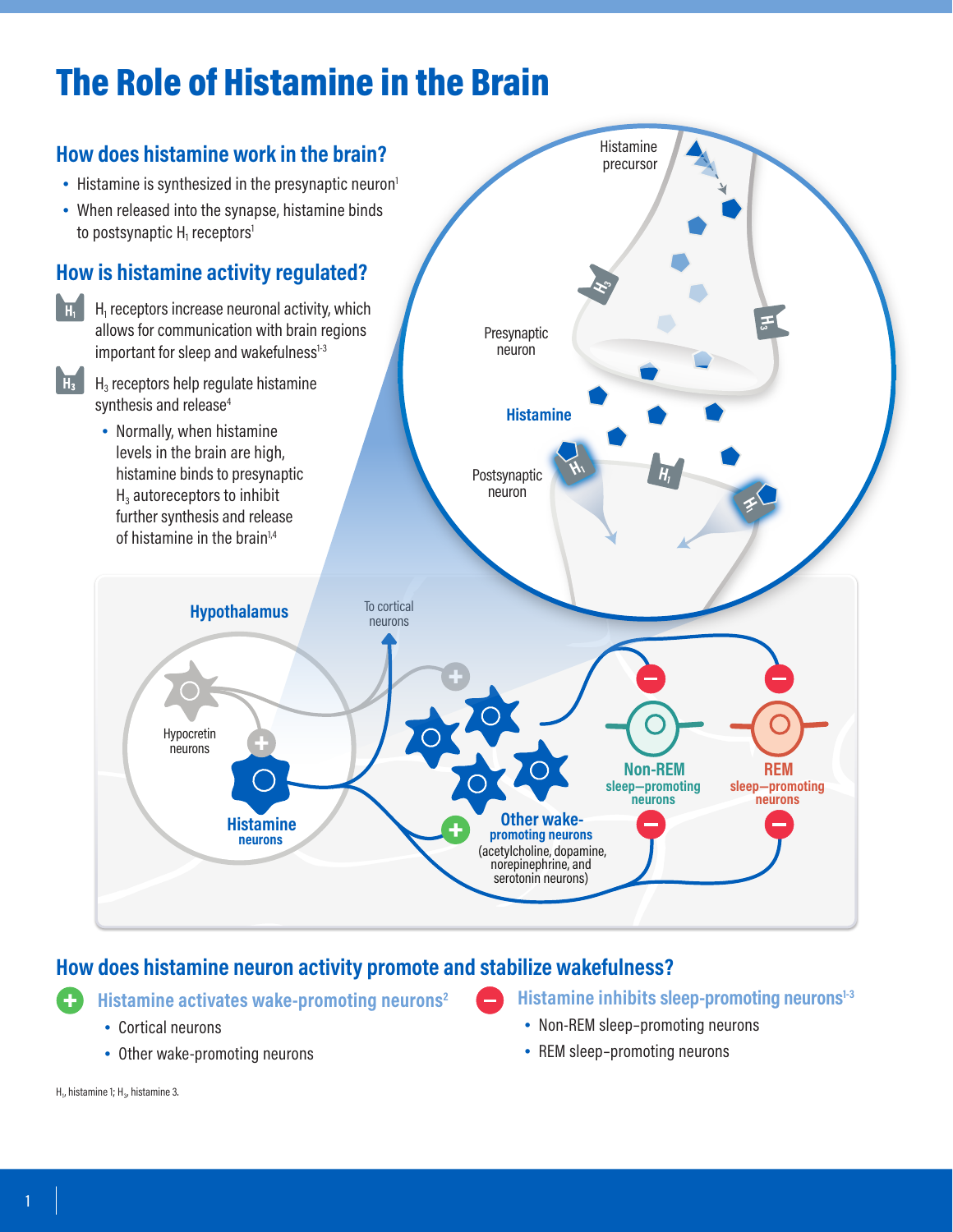# First and Only Histaminergic Treatment for EDS or Cataplexy in Narcolepsy





- **Warnings and Precautions**
- WAKIX prolongs the QT interval; avoid use of WAKIX in patients with known QT prolongation or in combination with other drugs known to prolong the QT interval. Avoid use in patients with a history of cardiac arrhythmias, as well as other circumstances that may increase the risk of the occurrence of torsade de pointes or sudden death, including symptomatic bradycardia, hypokalemia or hypomagnesemia, and the presence of congenital prolongation of the QT interval.